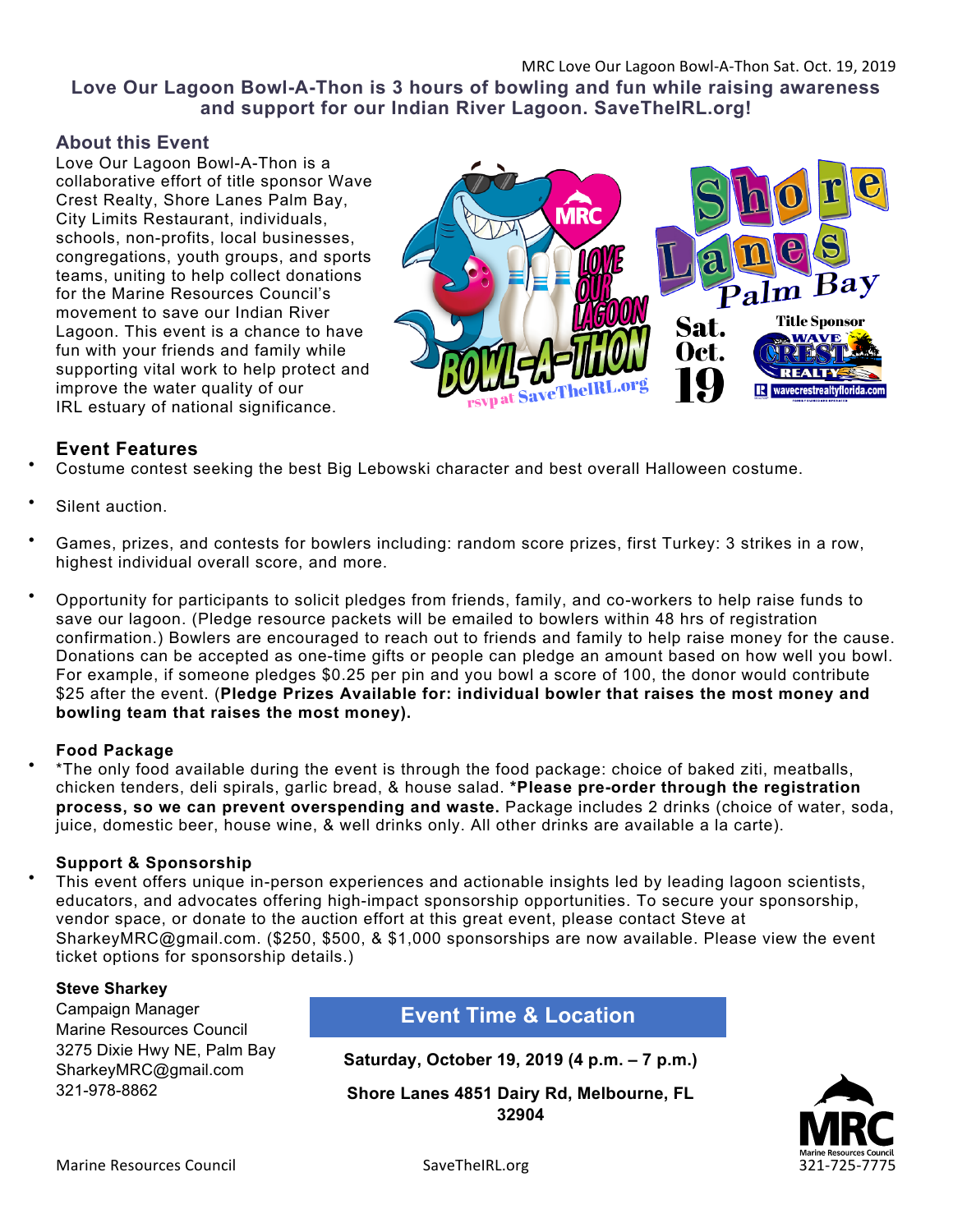# **Tickets**

# • **General Admission \$25.00**

General admission ticket is good for 1 bowler, includes unlimited & complimentary bowling from 4 p.m. - 7 p.m. and free shoe rental.

# • **Food & Beverage Package \$23.00**

\*The only food available during the event is through the food package: choice of baked ziti, meatballs, chicken tenders, deli spirals, garlic bread, & house salad. \*Please pre-order through the registration process, so we can prevent overspending and waste. Package includes 2 drinks (choice of water, soda, juice, domestic beer, house wine, & well drinks only. All other drinks are available a la carte).

# • **Event Bowling Shirt \$25.00—\$28.00**

Show your support with this limited edition Love Our Lagoon Bowl-A-Thon Dri-FIT, high-performance, polyester, moisture wicking, lightweight, and comfortable shirt.

# • **VIP Pass \$75.00**

VIP pass is good for 1 bowler, includes unlimited & complimentary bowling from 4 p.m. - 7 p.m., free shoe rental, food package, & limited-edition event t-shirt.

# • **VIP Lane \$250.00 (Reserve your own lane!)**

VIP pass is good for up to 6 bowlers on a designated lane, includes unlimited & complimentary bowling from 4 p.m. - 7 p.m., free shoe rental, (print branding on lane for 30 days - for corporate sponsors and logo on event t-shirt)

# • **VIP Lane Sponsor \$500.00**

VIP pass is good for up to 6 bowlers, includes unlimited & complimentary bowling from 4 p.m. - 7 p.m. on your own designated lane, free shoe rental, food package, limited edition event shirt, company logo on shirt, branding on all available marketing campaigns, print branding on lane for 30 days.

# • **VIP Lane Super Sponsor \$1,000.00**

VIP passes good for up to 6 bowlers, includes unlimited & complimentary bowling from 4 p.m. - 7 p.m. on your own designated lane, free shoe rental, food package, limited edition event shirt, company logo on shirt, branding on all available marketing campaigns, print branding on lane for 30 days, branding on 2 digital lane monitors for 30 days, promotional booth space at the event, & broadcast time on the PA system

# • **Event Bowling T-Shirt Sponsor \$150**

Show your support by sponsoring a limited edition Love Our Lagoon Bowl-A-Thon evet shirt: Dri-FIT, highperformance, polyester, moisture wicking, lightweight, and comfortable. Sponsorship includes company logo on shirt and available event marketing.

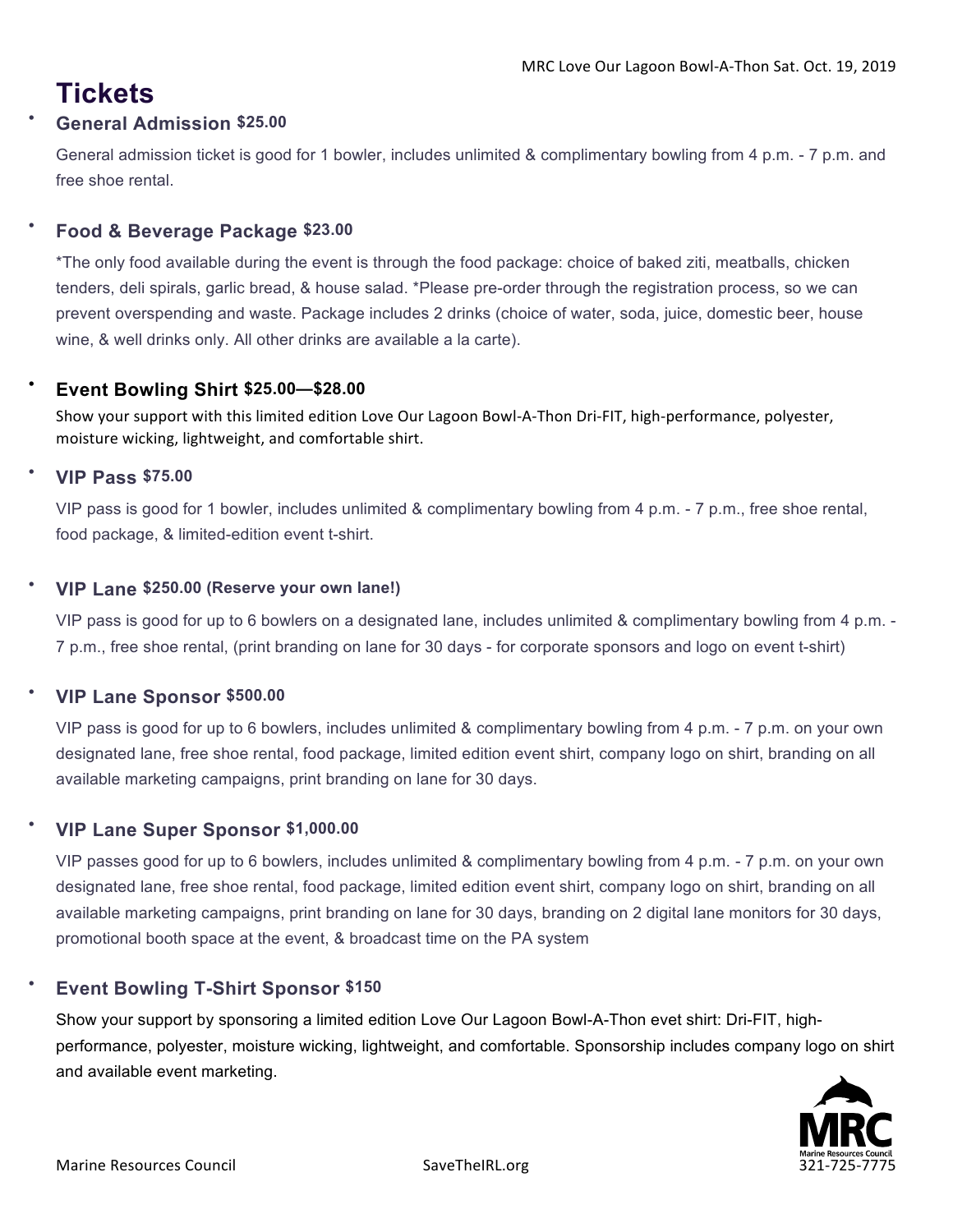#### **Official MRC Love Our Lagoon Bowl-A-Thon Resource Packet**

Love Our Lagoon Bowl-A-Thon is a collaborative effort of individuals, schools, non-profits, local businesses, congregations, youth groups, and sports teams uniting to help collect donations for the Marine Resources Council's movement to save our Indian River Lagoon. This event is a chance to have fun with your friends and family while supporting vital work to help protect and improve the water quality of our IRL estuary of national significance. The Bowl-A-Thon is an opportunity for participants to solicit pledges from friends, family, and co-workers, and gather at the Shore Lanes Palm Bay bowling alley for 3 hours of bowling and fun while raising support for our lagoon.

#### **Steps for a Successful Bowl-A-Thon:**

**1.** Will you help sign up participants and sponsors for the Bowl-A-Thon among your classmates, group of friends, or co-workers? How many people do you think you can recruit to bowl?

**2.** Help promote the event and recruit bowlers. Once you are registered to bowl, you will be listed on the website as a participant, and then can share the event link to encourage other groups and people to get involved. You can also use the Love Our Lagoon Bowl-A-Thon fact sheet to help explain the fundraiser. Participants are encouraged to invite friends, co-workers, classmates, or anyone they like. You can also make it a competition among groups. Who can raise more funds for our lagoon?

**3.** Solicit donations. Each bowler will need to reach out to friends and family to raise money. Donations can be accepted as one-time gifts or people can pledge an amount based on how well you bowl. For example, if someone pledges \$0.25 per pin and you bowl a score of 100, the donor would contribute \$25 after the event. Donors can write checks (payable to the Marine Resources Council) or make donations online using the Bowl-A-Thon event page. Encourage bowlers to send emails, make phone calls, and promote their involvement and need for donations as often as possible. Make sure each bowler is using the pledge sheet to keep track of all donations.

**4.** Bowl! Check in at the registration table at the bowling alley for your lane assignment and turn in any donations received prior to the event. (Arrive early for check-in. The Love Our Lagoon Bowl-A-Thon is at Shore Lanes 4851 Dairy Rd, Melbourne, FL 32904) Be sure to keep track of how much money you receive from each donor and sponsor. It is recommended you make an envelope for each donation so you can keep the money organized. The event will last 3 hours. Be sure to keep track of your scores after each game by writing down the score at the bottom of the pledge sheet. At the end of the event, bowlers will need to turn in their highest score.

**5.** Final scores will be entered onto the Bowl-A-Thon webpage. Once we input final scores, an email will be sent to those with outstanding pledges due.

**6.** Collect donations. You will need to follow-up with all pledges to collect their donations. If possible, please do not mail cash, but write a check for all the cash donations collected (be sure to mark who has paid on the pledge sheets). Mail or drop off any donations to Marine Resources Council (3275 Dixie Hwy NE, Palm Bay, Florida 32905) along with Bowl-A-Thon pledge sheets, score tracking sheets, etc. Event management will send you a certificate for you to share with your participants.

**7.** Say "Thank You" and Celebrate! Invite your friends over to your house for pizza or take time during group meetings to share the results of the Love Our Lagoon Bowl-A-Thon with the group! You can also send an email to your team to announce the total raised or even submit the information for recognition in your local newspapers. Be sure to celebrate the great work you all did together to support our lagoon.

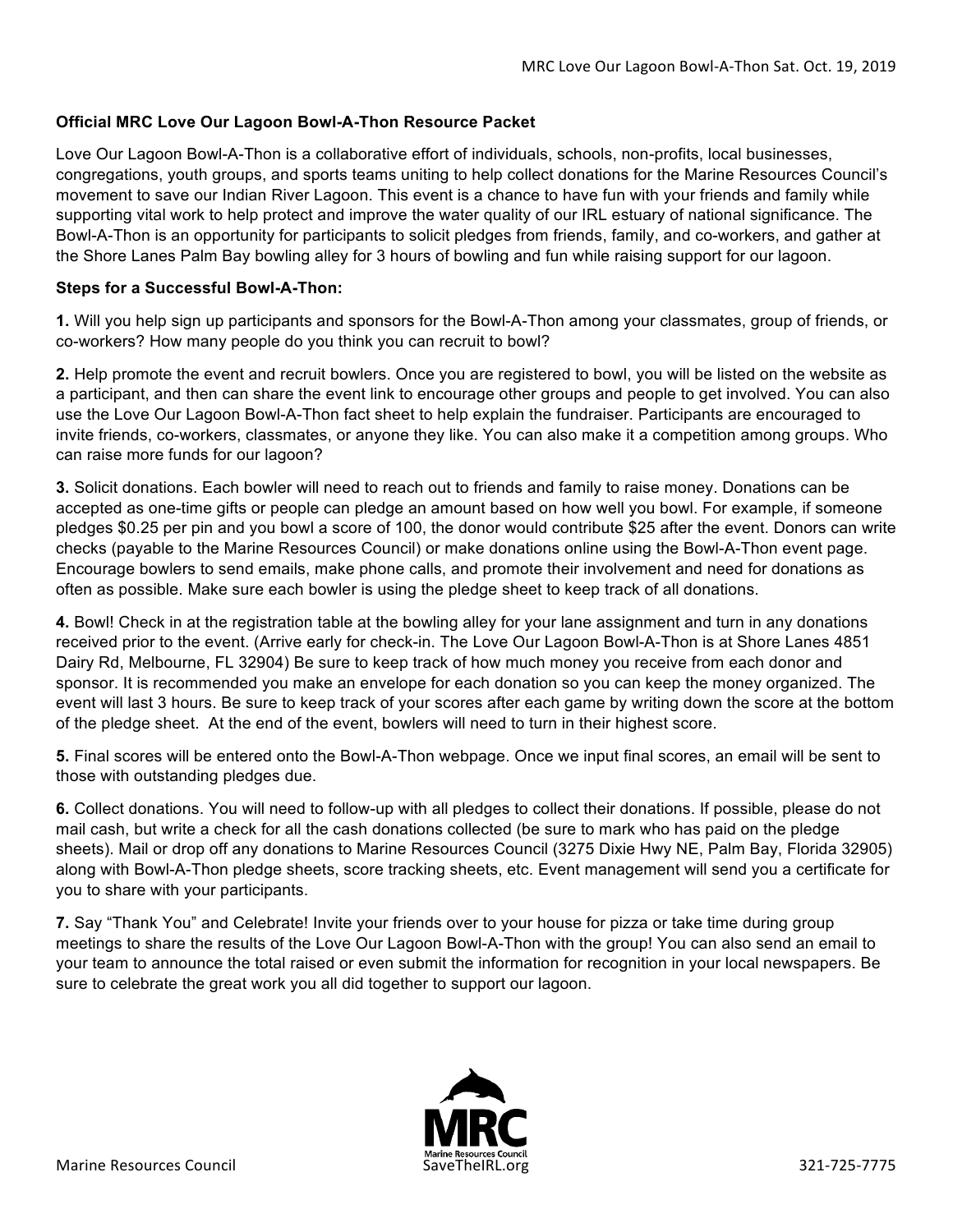#### **Save the Indian River Lagoon with Us!**

**Who we are.** The Marine Resources Council of East Florida, Inc. (MRC) is a 501(c) (3) nonprofit organization whose mission is to improve water quality and to protect and restore the fish and wildlife resources of the Indian River Lagoon, coastal waters, inshore reefs, and the watershed by advocating and using sound science, education, and the involvement of the public at large.

The idea for the Love Our Lagoon Bowl-A-Thon came from a group of friends who gathered at a bowling alley to have an evening of fun, but the fun soon turned into concern as the health of the lagoon came into question. A debate on the rapid decline of the water quality ensued. Recollections of the good old days of fun on the water are now somber as they are not attractive past times to some any longer. The problems of the lagoon seemed to be a death from a thousand cuts. In-between gutter balls, pizza, strikes, high-fives, and fries the group discussed and identified major issues having negative impacts on the lagoon such as, storm water runoff pollution, leaking waste water pipes, septic tanks, reclaimed irrigation water, misinformation, lack of information, all the impervious surfaces, out of control development; it all seemed quite overwhelming. "What can we do about it?" was the question. "We can bowl! That's what we can do. We can do a fundraiser to raise awareness and funds and give it to an organization that is really doing something about it." The group did some research and contacted the MRC to partner with. MRC was founded over 30 years ago by Florida Institute of Technology professors and has been vital in leading the efforts to save our lagoon ever since.

**Why we do it**. We believe the declining water quality of the Indian River Lagoon has a negative impact on individuals and the communities throughout the 156 miles of the estuary, yet there is joy and hope in serving and actively pursuing positive change for our coastal environment.

The lagoon is a 156-mile-long estuary where saltwater from the Atlantic Ocean mixes with freshwater from the land and tributaries. The lagoon basin contains many species including 685 fish species, 370 bird species, 2,100 plant species, 2,200 animal species, and 53 threatened or endangered species. The lagoon serves as a vital spawning and nursery grounds for many fish and produces approximately 50 percent of the annual fish harvested along the east coast of Florida. The overall annual economic value of the lagoon was estimated at \$9.9 billion in 2016.

#### **How it helps.**

OUR MOVEMENT TO SAVE THE INDIAN RIVER LAGOON NEEDS YOU to participate, donate, or learn more. Please visit SaveTheIRL.org to get involved today.

**How you can help**. Your generous donation will help MRC's Save the IRL movement continue to grow each year! Donate online at SaveTheIRL.org.

**How we do it.** Groups and individuals register to participate online at SaveTheIRL.org. They receive materials to promote their collection. They bowl. They collect pledges. They donate back the Marine Resources Council.

**What we do.** On the weeks leading up to the Love Our Lagoon Bowl-A-Thon, groups collect dollars and pledges and then they give 100% of their donation directly to the Marine Resources Council. Participating groups and individual bowlers report their totals to event management, so we can follow the collections as they add up and see the impact made by so many small acts of generosity. The more community involvement we have the louder our voice is for the well-being of our lagoon. Together we can bring our estuary of national significance back to health. Thank you for your support.